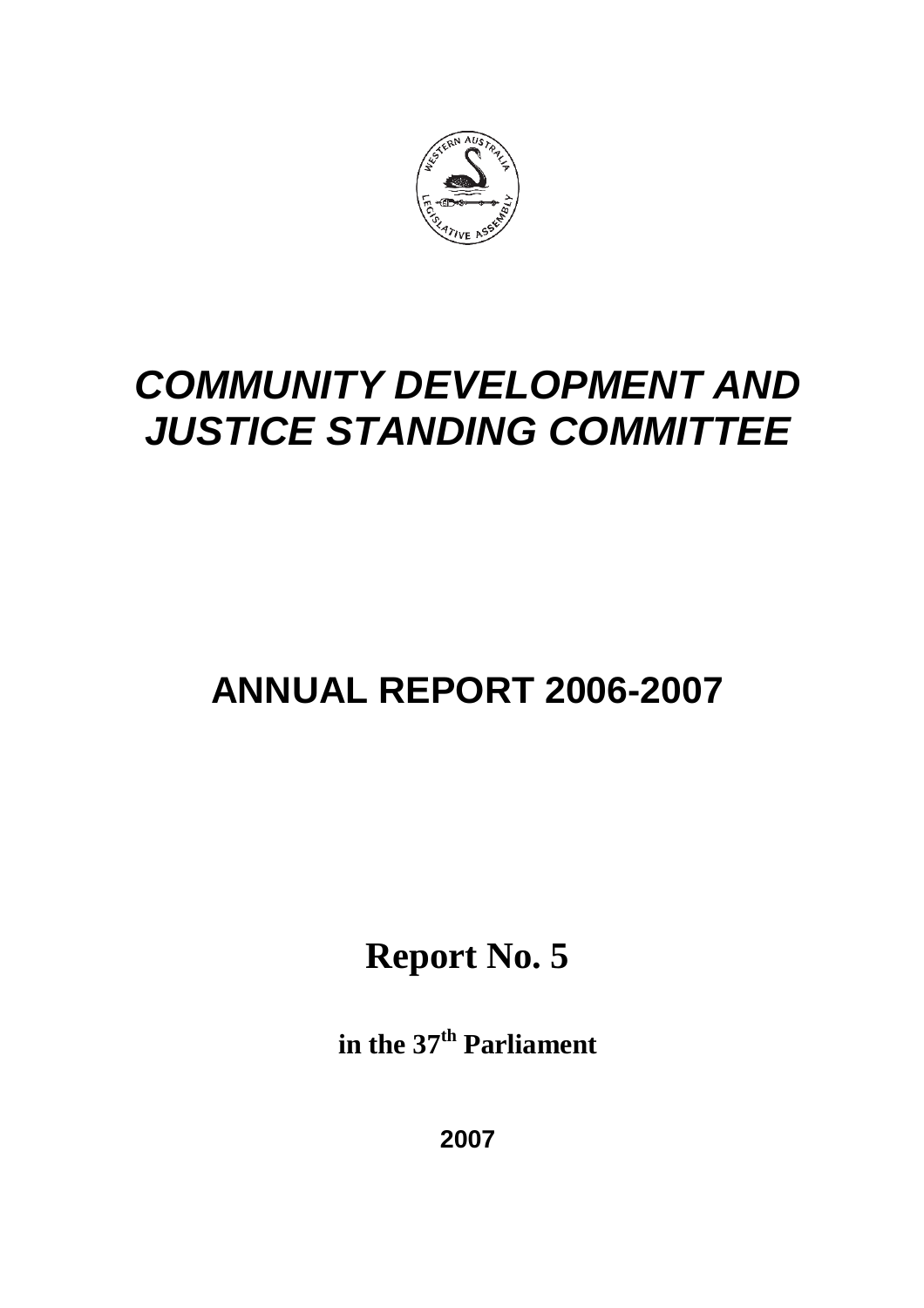#### **Published by the Legislative Assembly, Parliament of Western Australia, Perth, August 2007.**

Printed by the Government Printer, State Law Publisher, Western Australia.



Community Development and Justice Standing Committee

Annual report 2006-2007

ISBN: 978-1-921355-15-8

(Series: Western Australia. Parliament. Legislative Assembly. Committees. Community Development and Justice Standing Committee. Report 5)

328.365

Copies available from: State Law Publisher

Telephone: (08) 9321 7688<br>Facsimile: (08) 9321 7536

10 William Street PERTH WA 6000

(08) 9321 7536 Email: sales @dpc.wa.gov.au Copies available on-line: www.parliament.wa.gov.au

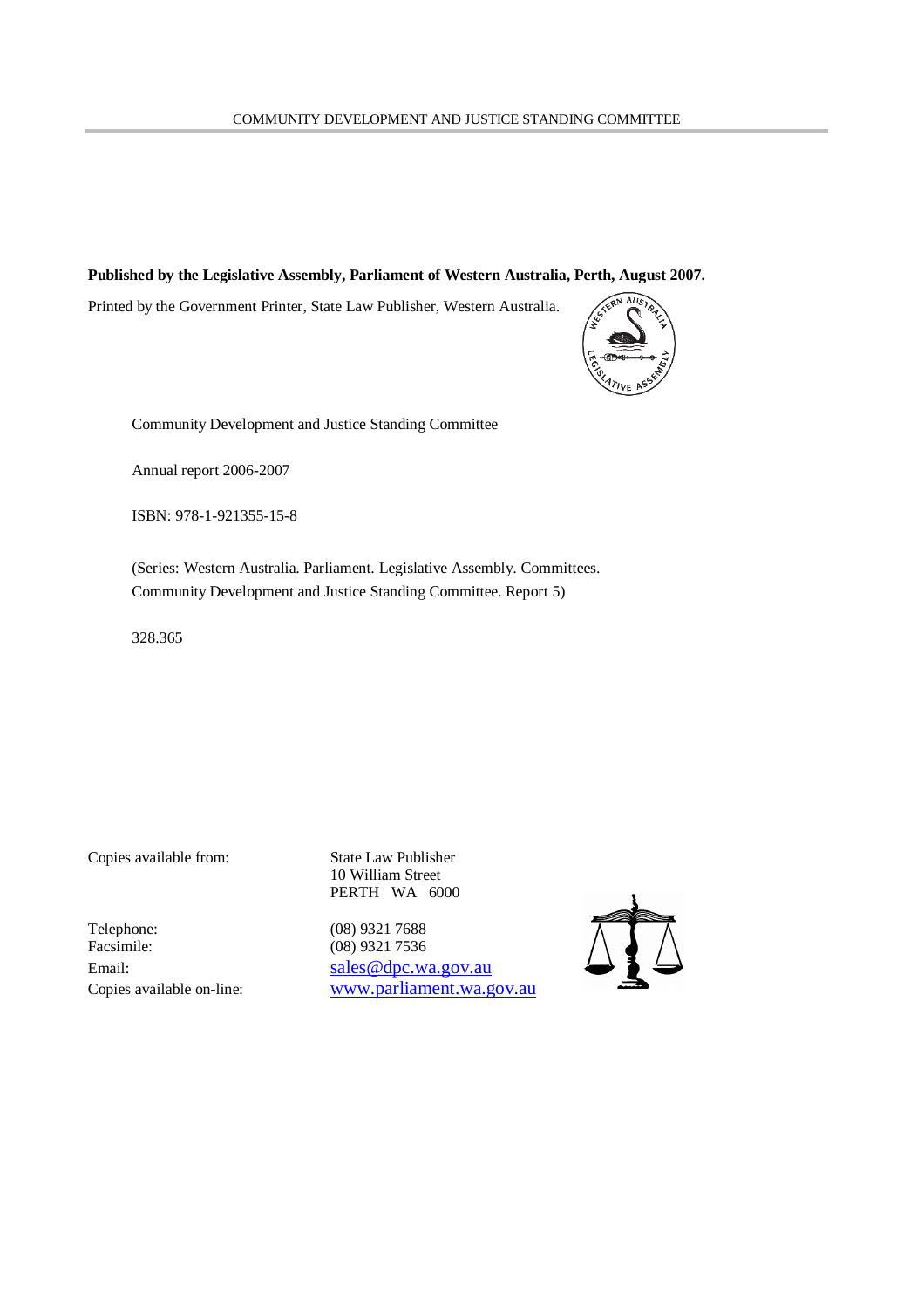## **ANNUAL REPORT 2006-2007**

## **Report No. 5**

Presented by: **Mr A.P. O'Gorman, MLA** Laid on the Table of the Legislative Assembly on 16 August 2007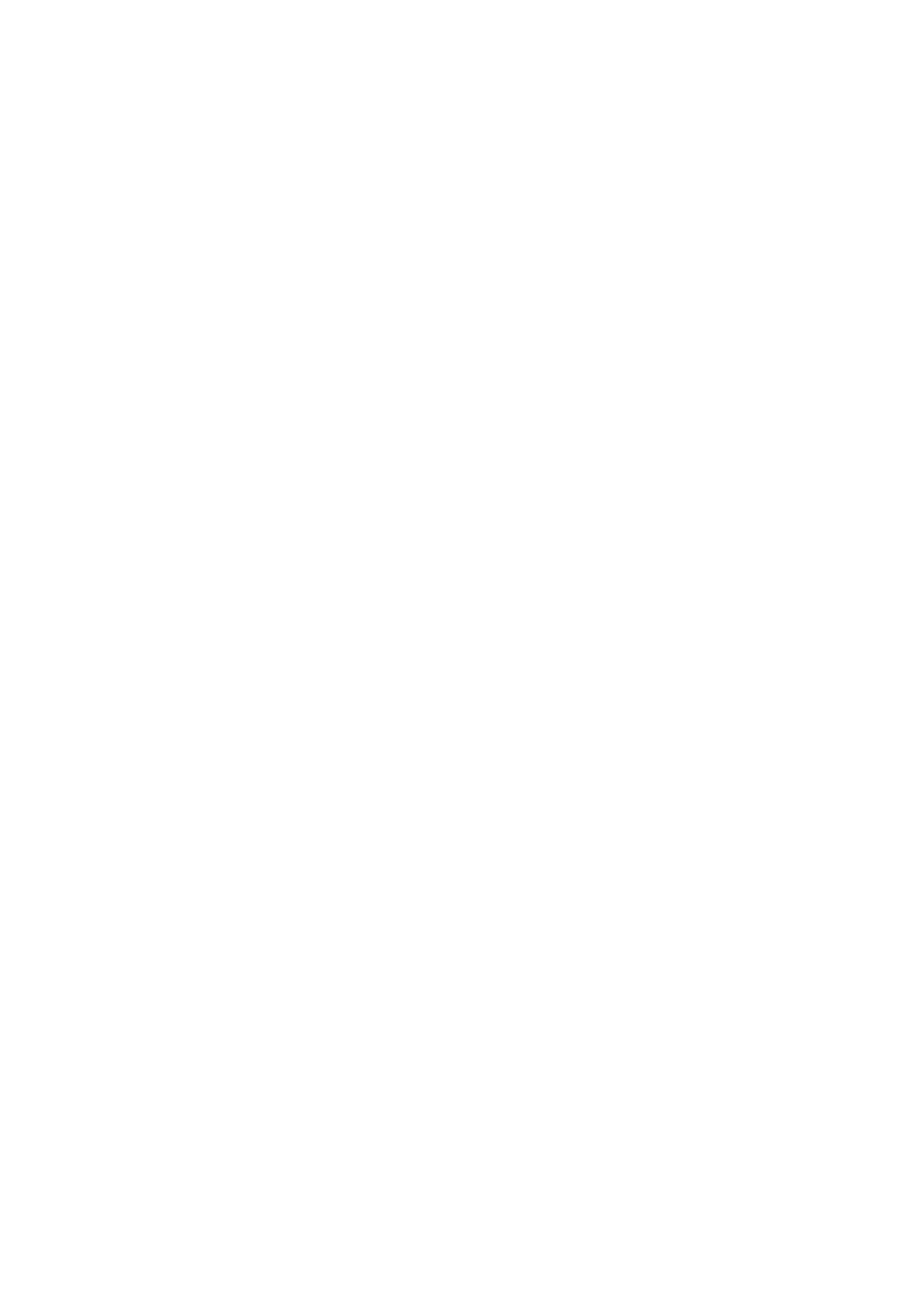## **COMMITTEE MEMBERS**

**Chair** Mr A.P. O'Gorman, MLA Member for Joondalup

**Deputy Chair** Ms K. Hodson-Thomas, MLA Member for Carine

**Members** Mr S.R. Hill, MLA Member for Geraldton

> Mrs J. Hughes, MLA Member for Kingsley

Dr G.G. Jacobs, MLA Member for Roe

## **COMMITTEE STAFF**

**Principal Research Officer**

Ms Katherine Galvin, BSW (until 3/11/06) Dr Brian Gordon, (from 11/12/06)

**Research Officer** Ms Dawn Dickinson, BSc (Hons) MURP (until 10/02/07) Ms Jovita Hogan, BA (Hons) (from 12/02/07)

## **COMMITTEE ADDRESS**

Community Development and Justice Standing Committee Legislative Assembly Tel: (08) 9222 7494 Parliament House Fax: (08) 9222 7804 Harvest Terrace Email: lacdjsc@parliament.wa.gov.au PERTH WA 6000 **Website:** www.parliament.wa.gov.au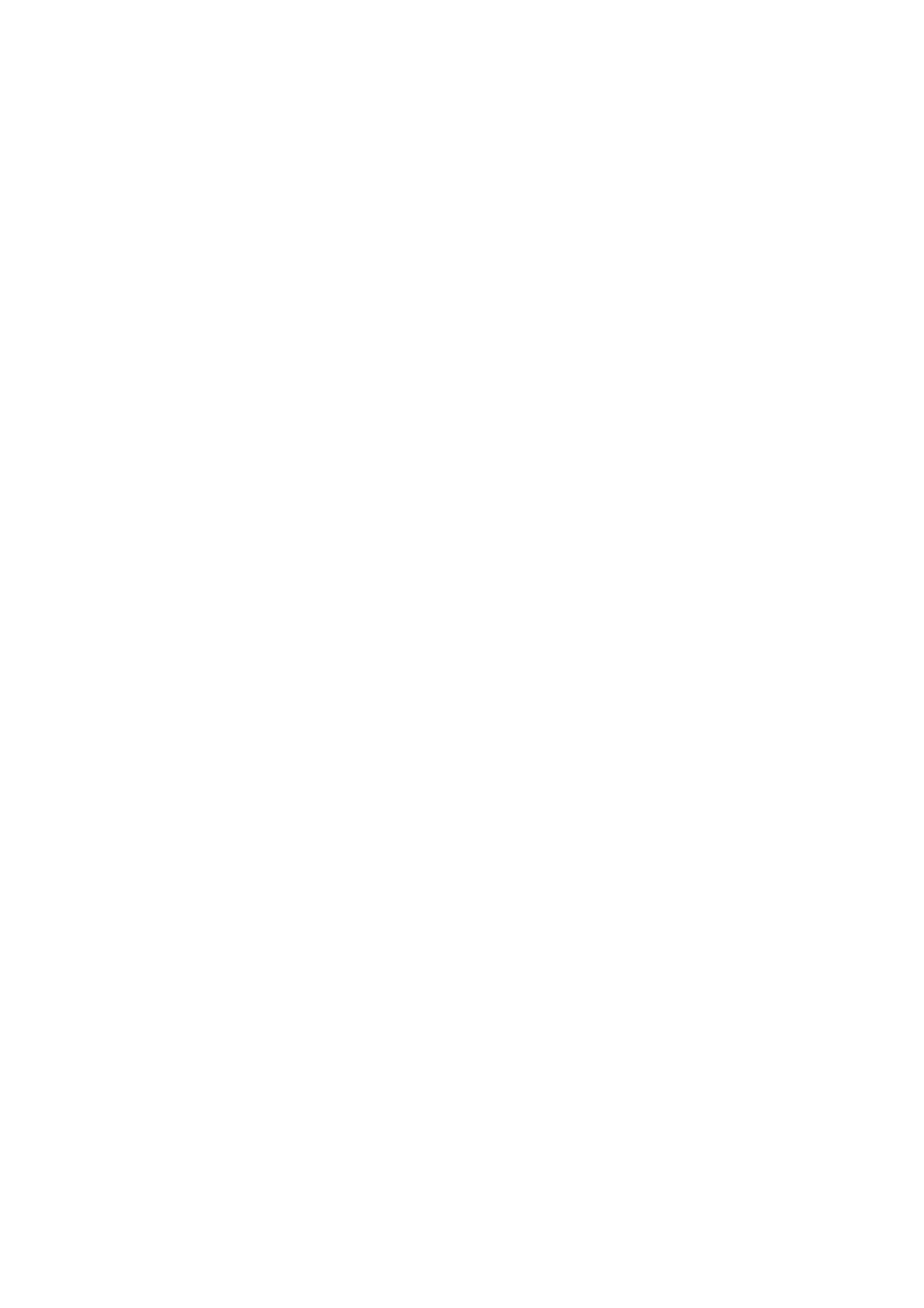## **TABLE OF CONTENTS**

| CHAPTER 1      |  |
|----------------|--|
|                |  |
| 12             |  |
| 1 <sup>3</sup> |  |
| 14             |  |
| 15             |  |
| 16             |  |
|                |  |
|                |  |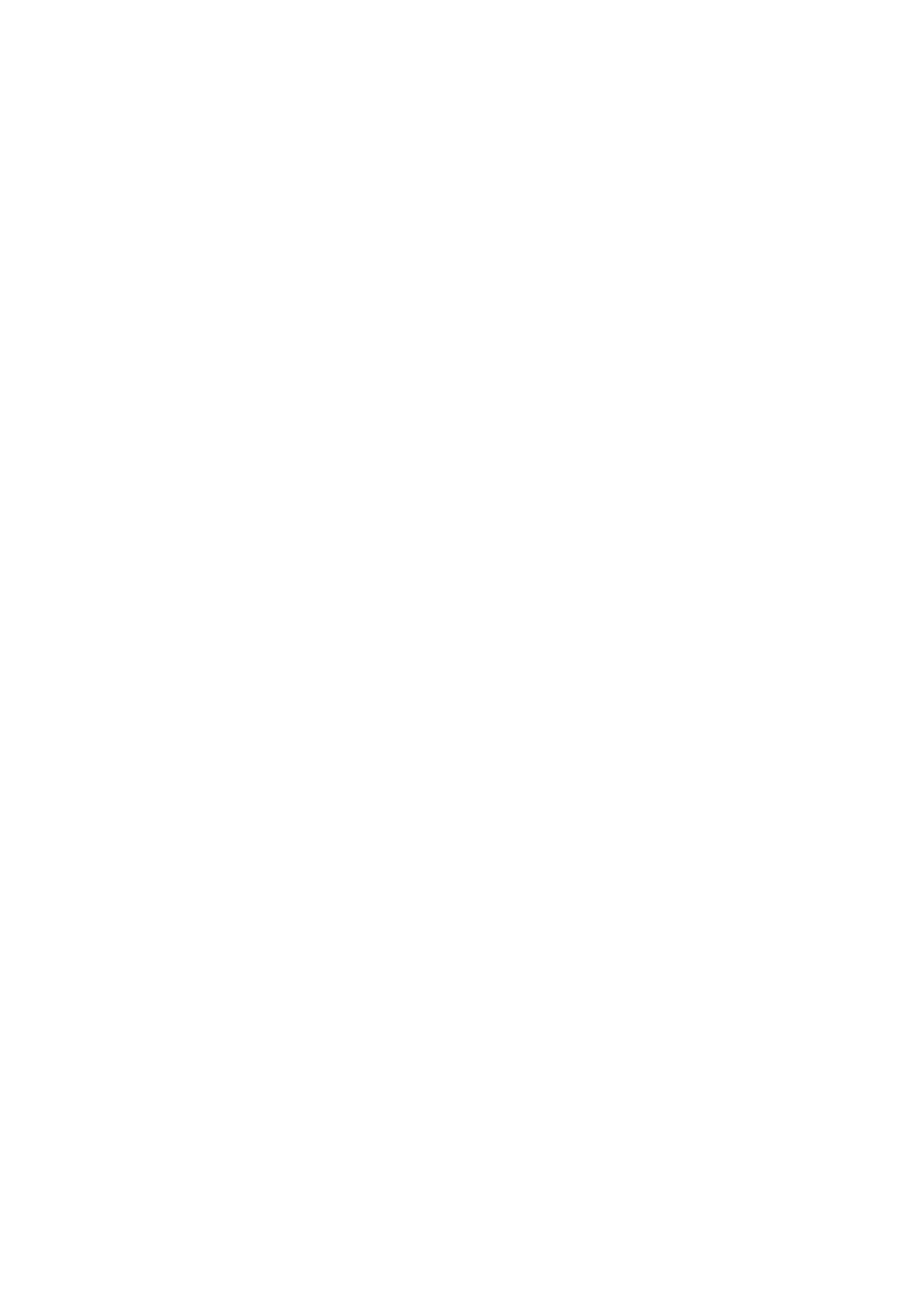## **COMMITTEE'S FUNCTIONS AND POWERS**

The functions of the Committee are to review and report to the Assembly on: -

- (a) the outcomes and administration of the departments within the Committee's portfolio responsibilities;
- (b) annual reports of government departments laid on the Table of the House;
- (c) the adequacy of legislation and regulations within its jurisdiction; and
- (d) any matters referred to it by the Assembly including a bill, motion, petition, vote or expenditure, other financial matter, report or paper.

At the commencement of each Parliament and as often thereafter as the Speaker considers necessary, the Speaker will determine and table a schedule showing the portfolio responsibilities for each committee. Annual reports of government departments and authorities tabled in the Assembly will stand referred to the relevant committee for any inquiry the committee may make.

Whenever a committee receives or determines for itself fresh or amended terms of reference, the committee will forward them to each standing and select committee of the Assembly and Joint Committee of the Assembly and Council. The Speaker will announce them to the Assembly at the next opportunity and arrange for them to be placed on the notice boards of the Assembly.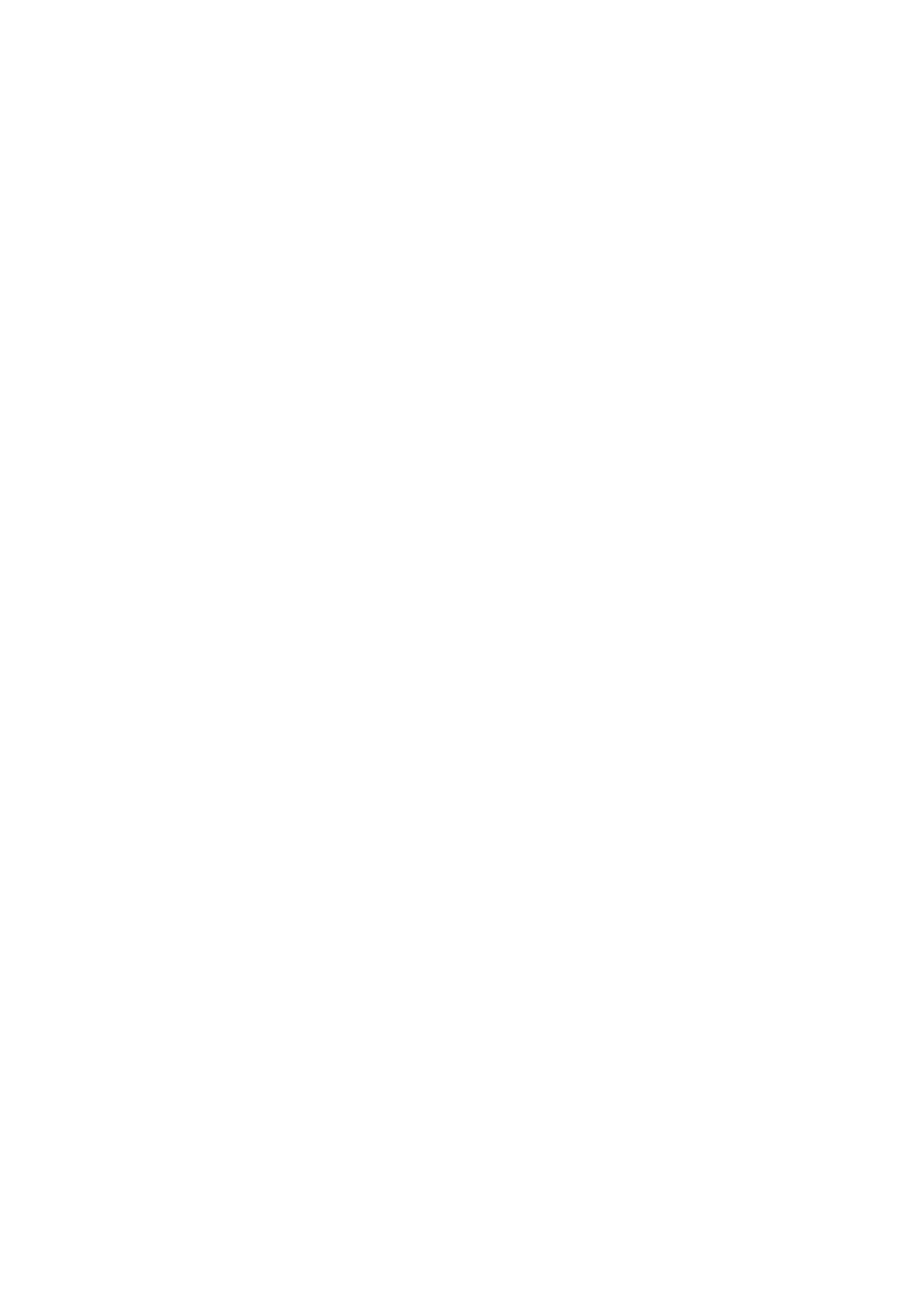## **CHAIR'S FOREWORD**

I am pleased to present the third annual report of the Community Development and Justice Standing Committee of the thirty-seventh Parliament. The report gives a brief synopsis of the work of the Committee during the reporting period 1 July 2006 - 30 June 2007.

The Committees of the Legislative Assembly represent an essential component to the overall work performed by the Parliament. The process by which the standing Committees operate allows for ongoing investigation and inquiry into the many portfolio areas within the jurisdiction. This committee has had sixteen portfolios allocated allowing us to become involved in areas we may not encounter in electorate business and Members are to be commended for their commitment both to the Committee and its processes.

At this time I would like note the significant input from Mr Rob Johnson, Dr Elizabeth Constable and Hon Dr Judy Edwards who have been appointed to the Committee for the *Inquiry into the Prosecution of Assaults and Sexual Offences.* I look forward to continuing to work with them on the inquiry. I would like to take this opportunity to welcome our new member Dr Graham  $Jacobs.$ <sup>1</sup>

I would like to take this opportunity to acknowledge the Principal Research Officer, Dr Brian Gordon, and Research Officer, Ms Jovita Hogan, who undertake a wide variety of tasks on behalf of the Committee to ensure that our work is as efficient and effective as possible. I thank them for their invaluable contribution to the work of the Committee. I would also like to acknowledge the former staff assigned to the Committee, Ms Katherine Galvin and Ms Dawn Dickinson for their past endeavours.

I look forward to continue working with my colleagues on the Committee to progress the two inquiries on which we are currently working, as well as to pursue other relevant issues over the remaining term of the Parliament.

Tony Ofsman

MR A.P. O'GORMAN, MLA **CHAIR** 

<sup>&</sup>lt;sup>1</sup> Appointed 4 April 2007.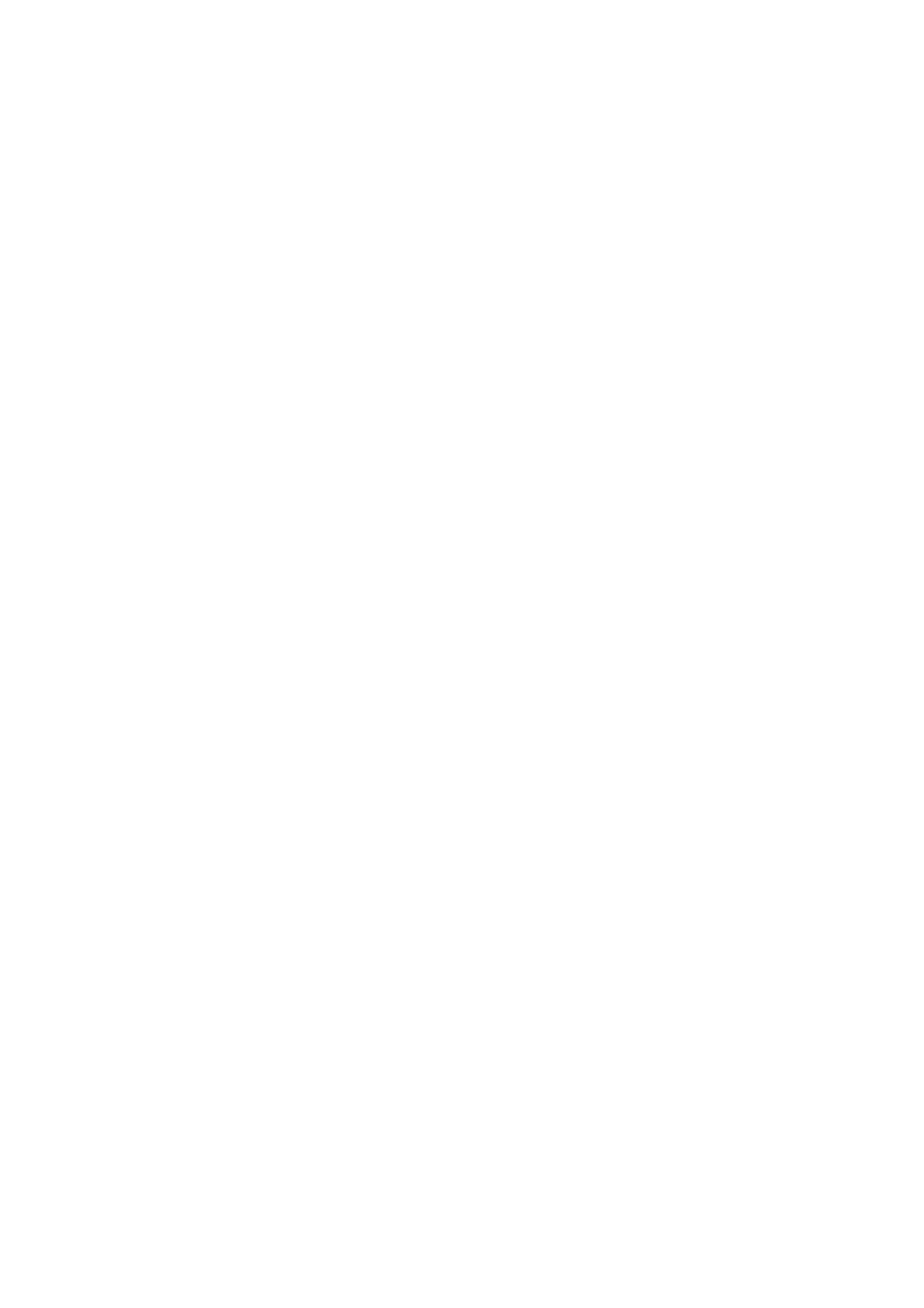## **CHAPTER 1 COMMITTEE ACTIVITIES**

### **1.1 Portfolios**

The sixteen portfolio areas of the Community Development and Justice Standing Committee are:

- o Citizenship and Multicultural Interests
- o Attorney General
- o Justice
- o Electoral Affairs
- o Indigenous Affairs
- o Police and Emergency Services
- o Community Safety
- o Community Development
- o Women's Interests
- o Seniors
- o Youth
- o Disability Services
- o Culture and the Arts
- o Sport and Recreation
- o Local Government
- o Environment

### **1.2 Committee activity**

During the course of this reporting period (Table 1.1), the Committee:

- Conducted 2 inquiries;
- Held 40 deliberative meetings;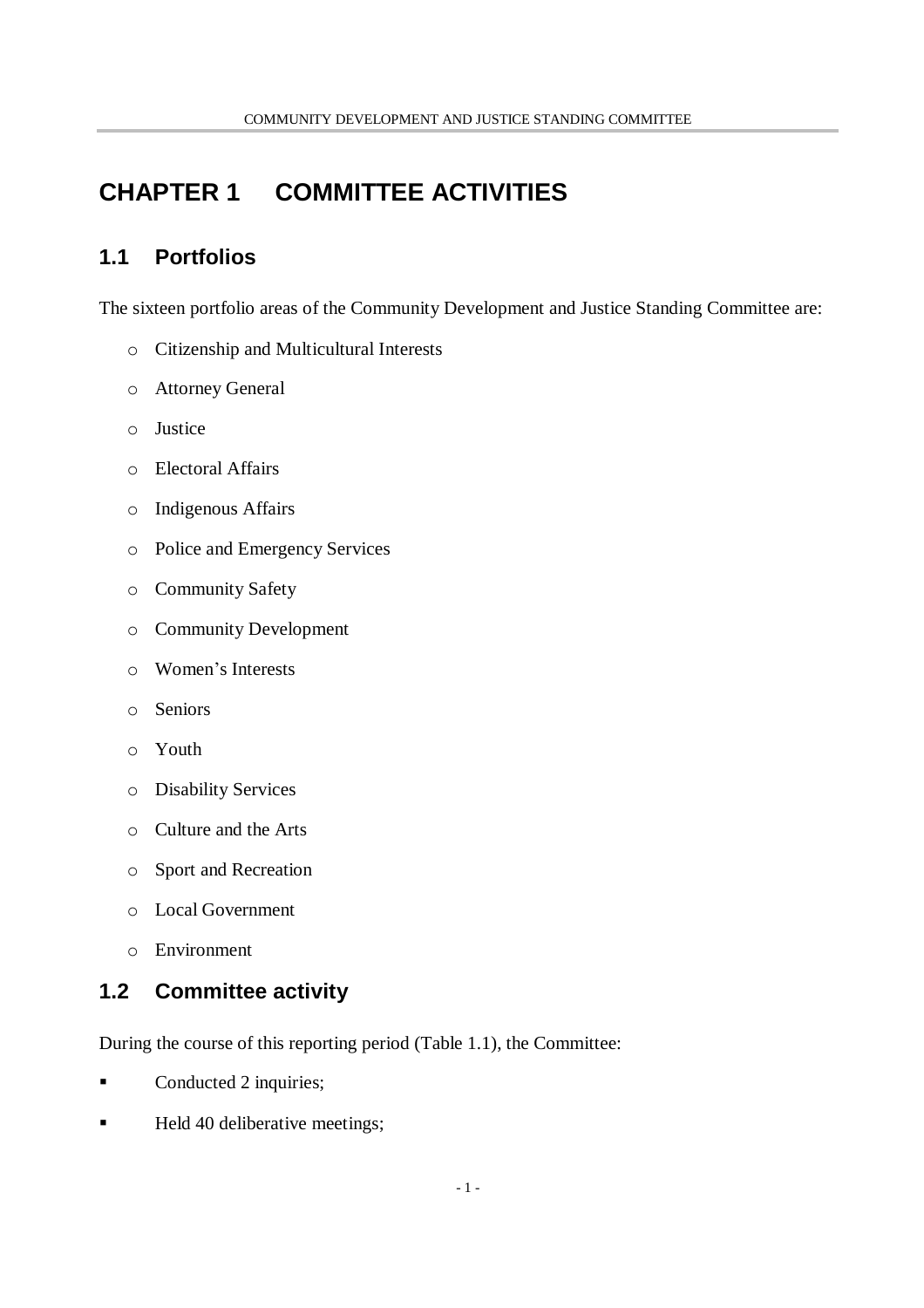- Has taken evidence from/or was briefed by 95 persons; and
- Undertook investigative travel to a range of intrastate locations in relation to the inquiries.

#### **Table 1.1**

#### **Summary of activities of the Community Development and Justice Standing Committee, 1 July 2006 - 30 June 2007**

| <b>Description</b>              | <b>Activity</b> |
|---------------------------------|-----------------|
| <b>Briefings</b>                | 3               |
| Deliberative meetings           | 40              |
| Formal evidence hearings        | 33              |
| Witnesses appearing at hearings | 91              |
| Reports tabled                  | 3               |
| Report findings tabled          | 19              |
| Report recommendations tabled   | 102             |

#### **1.3 Public Hearings**

Pursuant to Assembly Standing Order 264, the Committee has power to send for persons, papers and records. During the period 1 July 2006 - 30 June 2007, the Committee conducted 33 public hearings, taking evidence from 91 witnesses to assist with its investigations (Table 1.2). In addition to public hearings the Committee held a number of closed sessions.

#### **Table 1.2**

#### **Public Hearings of the Community Development and Justice Standing Committee, 1 July 2006 - 30 June 2007**

| Date      | <b>Name</b>        | <b>Position</b>                         | Organisation                                |
|-----------|--------------------|-----------------------------------------|---------------------------------------------|
| 4/07/2006 | Mr Peter Stubbs    | <b>Chief Executive Officer</b>          | Shire of Wyndham East<br>Kimberley          |
|           | Mr Gary King       | Ranger and Chief Bushfire<br>Controller | Shire of Wyndham East<br>Kimberley          |
|           | Mr Lincoln Heading | <b>Unity Manager</b>                    | Kununurra State<br><b>Emergency Service</b> |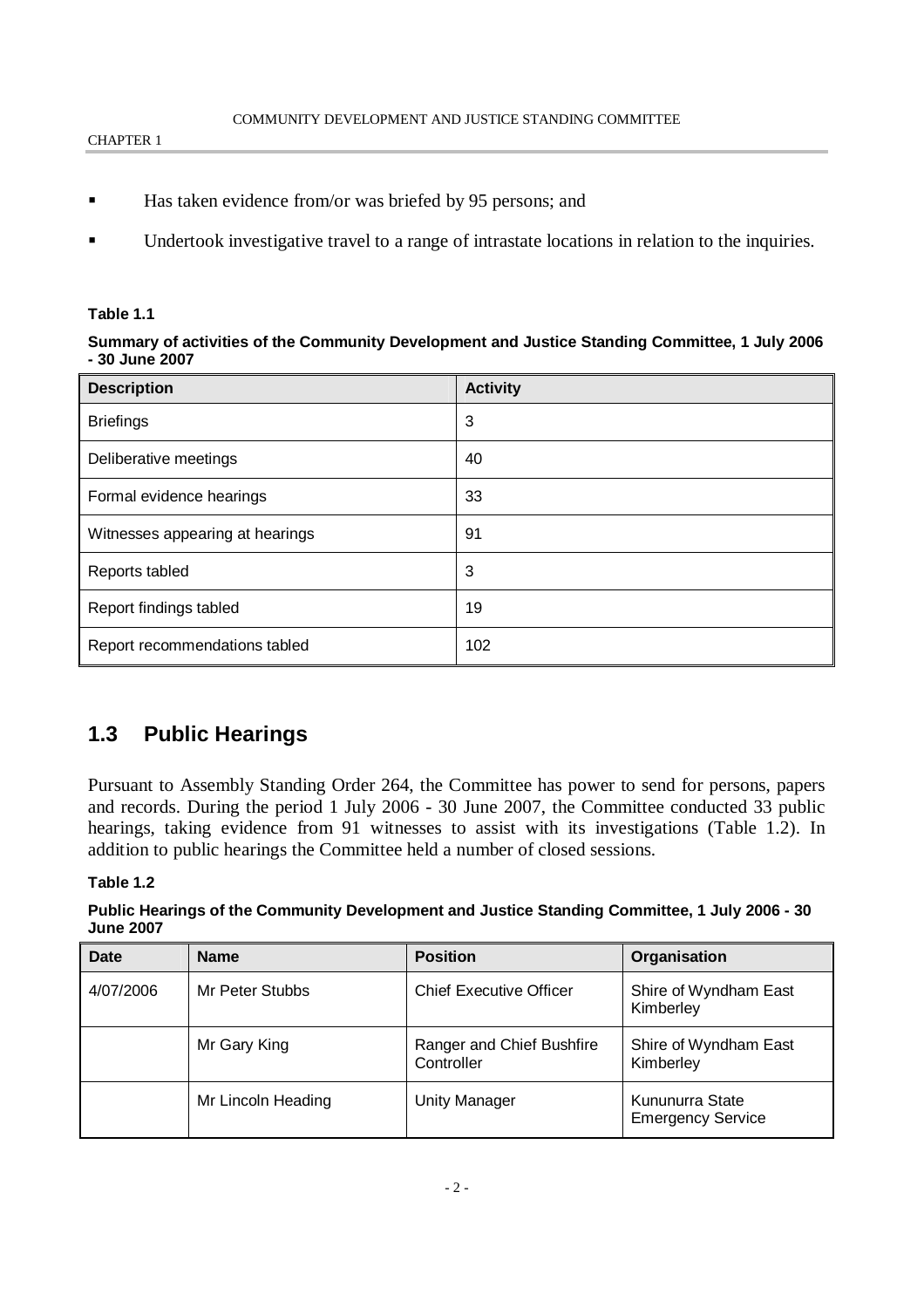|           | Mr Andrew Ogilvie   | Captain                                                | Kununurra Volunteer Fire<br>and Rescue Service                    |
|-----------|---------------------|--------------------------------------------------------|-------------------------------------------------------------------|
|           | Mr Graeme Downe     | <b>District Manager</b>                                | Fire and Emergency<br>Services Authority of WA                    |
|           | Ms Lynn Carter      | Volunteer Officer in Charge                            | Wyndham Emergency<br><b>Services Unit</b>                         |
|           | Mr Peter Cann       | <b>Acting Director Country</b><br>North                | Fire and Emergency<br>Services Authority of WA                    |
|           | Mr Tony Stephenson  | <b>District Manager</b>                                | Fire and Emergency<br>Services Authority of WA                    |
|           | Mrs Anne Koeyers    | Chairperson                                            | North Kinberley Land<br><b>Conservation District</b><br>Committee |
| 6/07/2006 | Mr Robert Smillie   | A/Chief Executive Officer                              | Shire of Halls Creek                                              |
|           | Mr Tony Morley      | <b>Executive Manager</b><br><b>Regulatory Services</b> | Shire of Halls Creek                                              |
|           | Ms Lynette Craig    | Councillor/Pastoralist                                 | Shire of Halls Creek                                              |
|           | Mr Brian Harris     | Captain                                                | <b>Halls Creek Emergency</b><br>Services Unit                     |
|           | Mr Kevin White      | Regional Fire Coordinator,<br>Kimberley                | Department of<br>Conservation and Land<br>Management              |
|           | Mr Edward Hatherley | <b>Regional Fire Operations</b><br>Officer, Kimberley  | Department of<br>Conservation and Land<br>Management              |
| 7/07/2006 | Mr John Abbott      | Senior Ranger CALM                                     | Department of<br>Conservation and Land<br>Management              |
|           | Mr Andrew Twaddle   | Officer in Charge                                      | <b>Fitzroy Crossing</b><br><b>Emergency Services Unit</b>         |
|           | Mr Stuart Robinson  | President                                              | West Pilbara Volunteer Sea<br>Search and Rescue                   |
|           | Mr Terrance Swetman | <b>Team Leader</b>                                     | Karratha State Emergency<br>Service                               |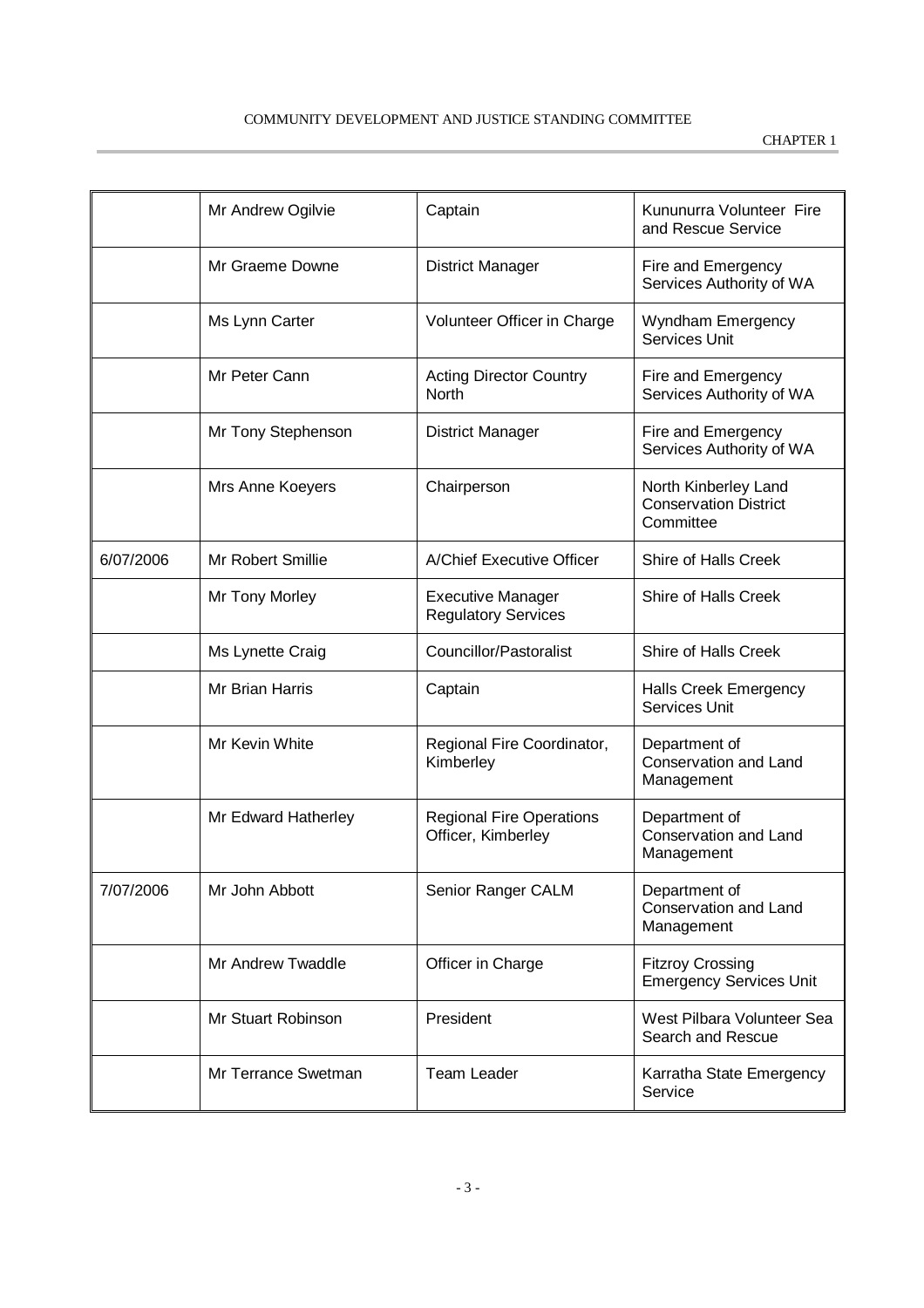|            | Mrs Kathryn Swetman     | <b>Acting Rescue Officer</b>                                   | Karratha State Emergency<br>Service                   |
|------------|-------------------------|----------------------------------------------------------------|-------------------------------------------------------|
|            | Mr John Lorantas        | Captain                                                        | Dampier Volunteer Fire and<br><b>Rescue Service</b>   |
|            | Mr Michael Booth        | Captain                                                        | Karrathat Volunteer Fire<br>and Rescue Service        |
|            | Mr Guy Thompson         | Director Technical and<br><b>Development Services</b>          | Shire of Roebourne                                    |
|            | Mr Michael Werts        | <b>Emergency Response</b><br>Manager                           | Woodside Energy Ltd                                   |
|            | Mr Gino Zaza            | <b>Emergency Response</b><br>Coordinator Karratha Gas<br>Plant | Woodside Energy Ltd                                   |
| 10/08/2006 | Mr Vaughan Price        | Captain                                                        | South Hedland Fire and<br><b>Rescue Service</b>       |
|            | <b>Mr Matthew Scott</b> | A/Chief Executive Officer                                      | Town of Port Hedland                                  |
|            | Mr Peter Wilden         | Ranger Coordinator Ranger<br>Services                          | Town of Port Hedland                                  |
|            | Cr Desmond Pike         | Councillor                                                     | Town of Port Hedland                                  |
|            | Mr Richard O'Connell    | Regional Manager Public<br>and Community Affairs               | <b>BHP Billition Iron Ore</b>                         |
|            | Mr Graham Locker        | <b>Coordinator Emergency</b><br><b>Services</b>                | <b>BHP Billition Iron Ore</b>                         |
| 06/08/2006 | Ms Kerry Fitzgerald     | President                                                      | Fremantle Volunteer Sea<br><b>Rescue Group</b>        |
|            | Mr Michael Graham       | President                                                      | Cockburn Volunteer Sea<br>Search and Rescue           |
|            | Mr Roger Howell         | Group Liaison Officer                                          | <b>Whitfords Volunteer Sea</b><br><b>Rescue Group</b> |
|            | Mr Frank Pisani         | Member                                                         | Fremantle Volunteer Sea<br><b>Rescue Group</b>        |
| 30/08/2006 | Mr Simon Bowen          | <b>Manager Community Safety</b>                                | Shire of Mundaring                                    |
|            | Mrs Fiona Bentley       | <b>Director Community</b><br>Development                       | City of Wanneroo                                      |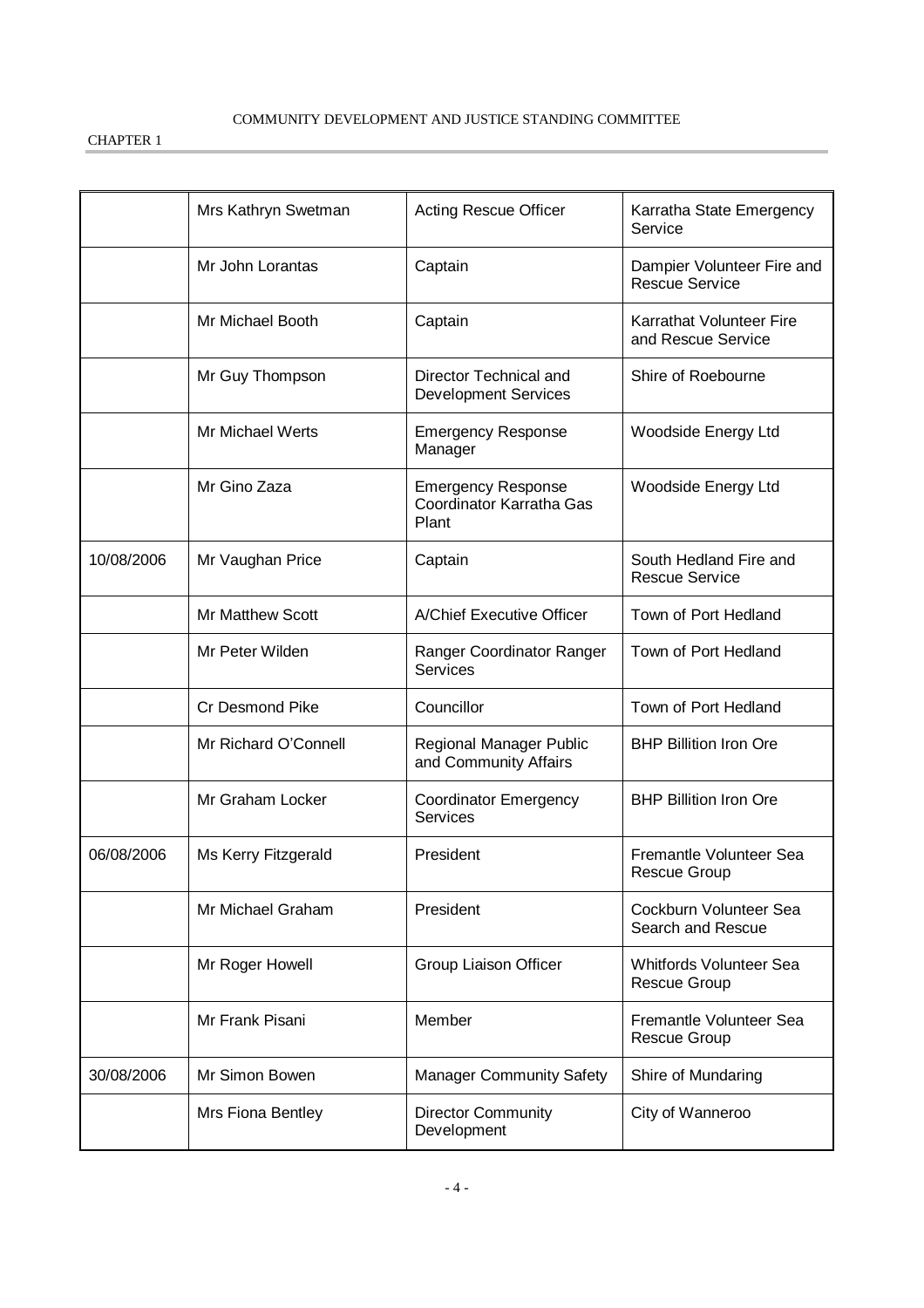|           | Mr Michael Barry          | Manager Ranger and Safety<br>Services                      | City of Wanneroo                                              |
|-----------|---------------------------|------------------------------------------------------------|---------------------------------------------------------------|
| 5/09/2006 | Mr Robert Fenn            | <b>Executive Director,</b><br><b>Development Services</b>  | City of Albany                                                |
|           | Mr Stephen Gray           | <b>Emergency Management</b><br>Coordinator                 | City of Albany                                                |
|           | Mr Len Smith              | Chairman                                                   | <b>Great Southern Area</b><br><b>Consultative Committee</b>   |
|           | Mr Len van der Waag       | <b>Executive Officer</b>                                   | <b>Great Southern Area</b><br><b>Consultative Committee</b>   |
|           | Mrs Vicki Brown           | <b>Small Business Field Officer</b>                        | <b>Great Southern Area</b><br><b>Consultative Committee</b>   |
|           | Mrs Leanne Grant-Williams | <b>Community Member</b>                                    | <b>Great Southern Area</b><br><b>Consultative Committee</b>   |
|           | Mr Maurice House          | <b>Community Member</b>                                    | <b>Great Southern Area</b><br><b>Consultative Committee</b>   |
|           | Mrs Mechelle Kerr         | <b>Community Member</b>                                    | <b>Great Southern Area</b><br><b>Consultative Committee</b>   |
|           | Mrs Christine Lehmann     | <b>Community Member</b>                                    | <b>Great Southern Area</b><br><b>Consultative Committee</b>   |
|           | Mr Klaus Braun            | Consultant, Emergency Risk<br>Management, ICS Group        | On behalf of Great<br>Southern Area Consultative<br>Committee |
|           | Mr Maynard Rye            | A/Chief Executive Officer                                  | <b>Great Southern</b><br>Development Commission               |
|           | Mr Rob Stewart            | <b>Chief Executive Officer</b>                             | Shire of Plantagenet                                          |
|           | Mr Kevin Forbes           | <b>Shire President</b>                                     | Shire of Plantagenet                                          |
|           | Mr Anthony Middleton      | <b>Chief Executive Officer</b>                             | Shire of Cranbrook                                            |
| 6/11/2006 | Mr Chris Jackson          | <b>Chief Executive Officer</b>                             | Shire of Lake Grace                                           |
|           | Mr Rodger Crossman        | Senior Policy Officer, Farm<br><b>Business Development</b> | Department of Agriculture<br>and Food                         |
|           | Mr Alan Wright            | <b>Chief Executive Officer</b>                             | Shire of Kent                                                 |
|           | Cr Bruce Altham           | <b>Shire President</b>                                     | Shire of Kent                                                 |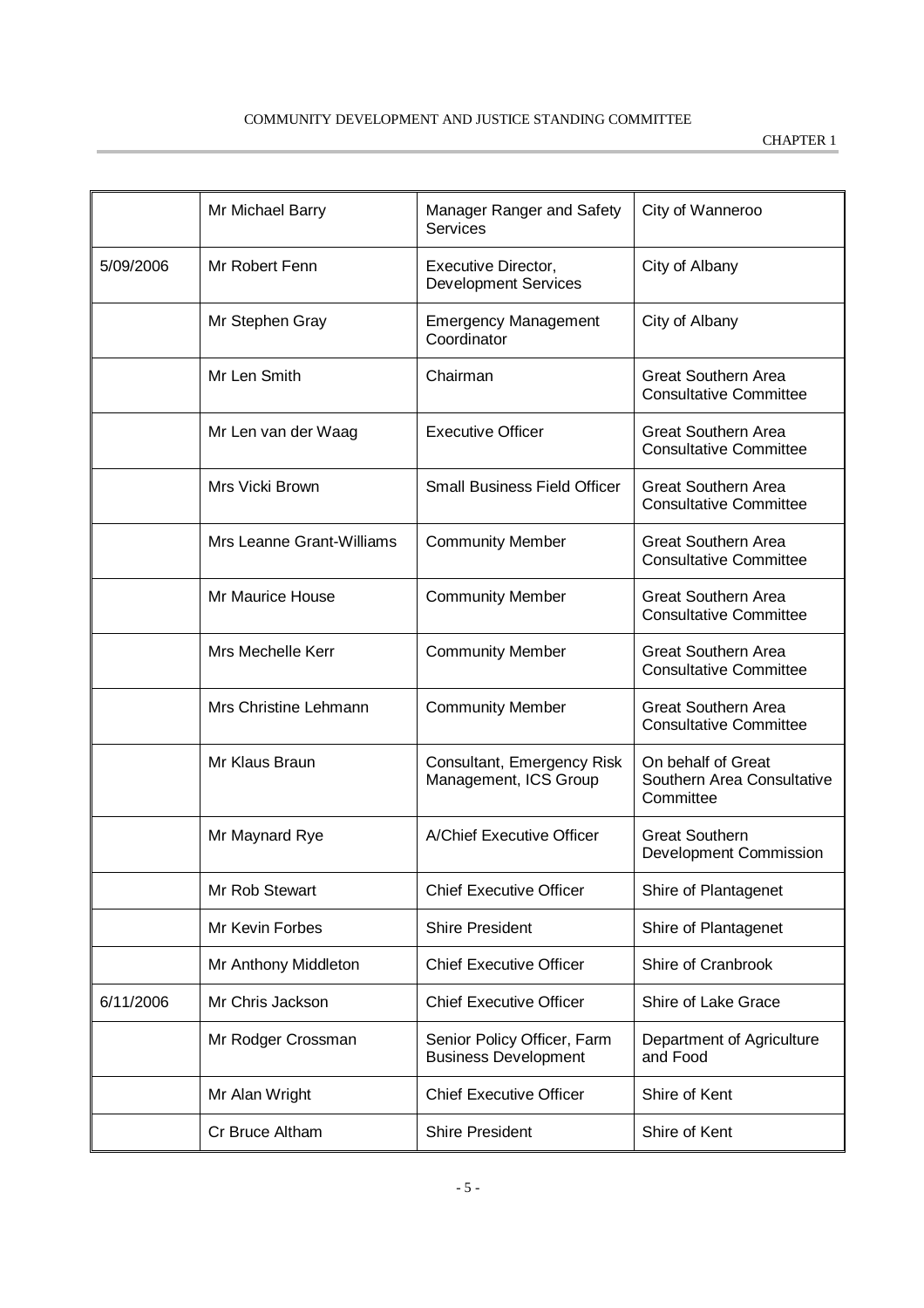|            | Ms Linda Elms            | District Manager, Great<br>Southern and Central South<br>Region           | Fire and Emergency<br>Services Authority of WA        |
|------------|--------------------------|---------------------------------------------------------------------------|-------------------------------------------------------|
|            | Mr John Tonkin           | Area Manager Narrogin                                                     | Fire and Emergency<br>Services Authority of WA        |
|            | Mr Don Wallace           | Zone President - Corrigin/<br>Lake Grace                                  | <b>WA Farmers Federation</b>                          |
|            | Mr Bruce Duckworth       | Farmer                                                                    | Community Member - Lake<br>Grace                      |
|            | <b>Mrs Helen Bennett</b> | Farmer                                                                    | Community Member - Lake<br>Grace                      |
|            | <b>Mr Scott Strevett</b> | Farmer                                                                    | Community Member - Lake<br>Grace                      |
| 10/11/2006 | Mr Bill Perry            | <b>Chief Executive Officer</b>                                            | Shire of Greenough                                    |
|            | Mr Tom Hartman           | <b>Chief Executive Officer</b>                                            | Shire of Mullewa                                      |
|            | Mr Paul Findlater        | A/Regional Manager,<br>Northern Region                                    | Department of Agriculture<br>and Food                 |
|            | Mr Rodger Crossman       | Senior Policy Officer, Farm<br><b>Business Development</b>                | Department of Agriculture<br>and Food                 |
|            | Mrs Jano Foulkes-Taylor  | Pastoralist - Tardie Station                                              | <b>Pastoralists and Graziers</b><br>Association of WA |
|            | Mr Peter Jeffries        | Station Owner - Billabalong<br>Station                                    | Pastoralists and Graziers<br>Association of WA        |
|            | Mr Gordon Hall           | <b>Project Director</b>                                                   | Fire and Emergency<br>Services Authority of WA        |
| 14/11/2006 | Mr Jeff Gale             | Deputy Chief Executive<br>Officer                                         | Shire of Harvey                                       |
|            | Mr Don Punch             | <b>Chief Executive</b>                                                    | South West Development<br>Commission                  |
|            | Ms Alison Lannin         | Manager                                                                   | <b>Small Business Centre</b><br>Bunbury-Wellington    |
|            | Mr Lewis Winter          | <b>Community Emergency</b><br>Management Officer/<br>Recovery Coordinator | City of Bunbury                                       |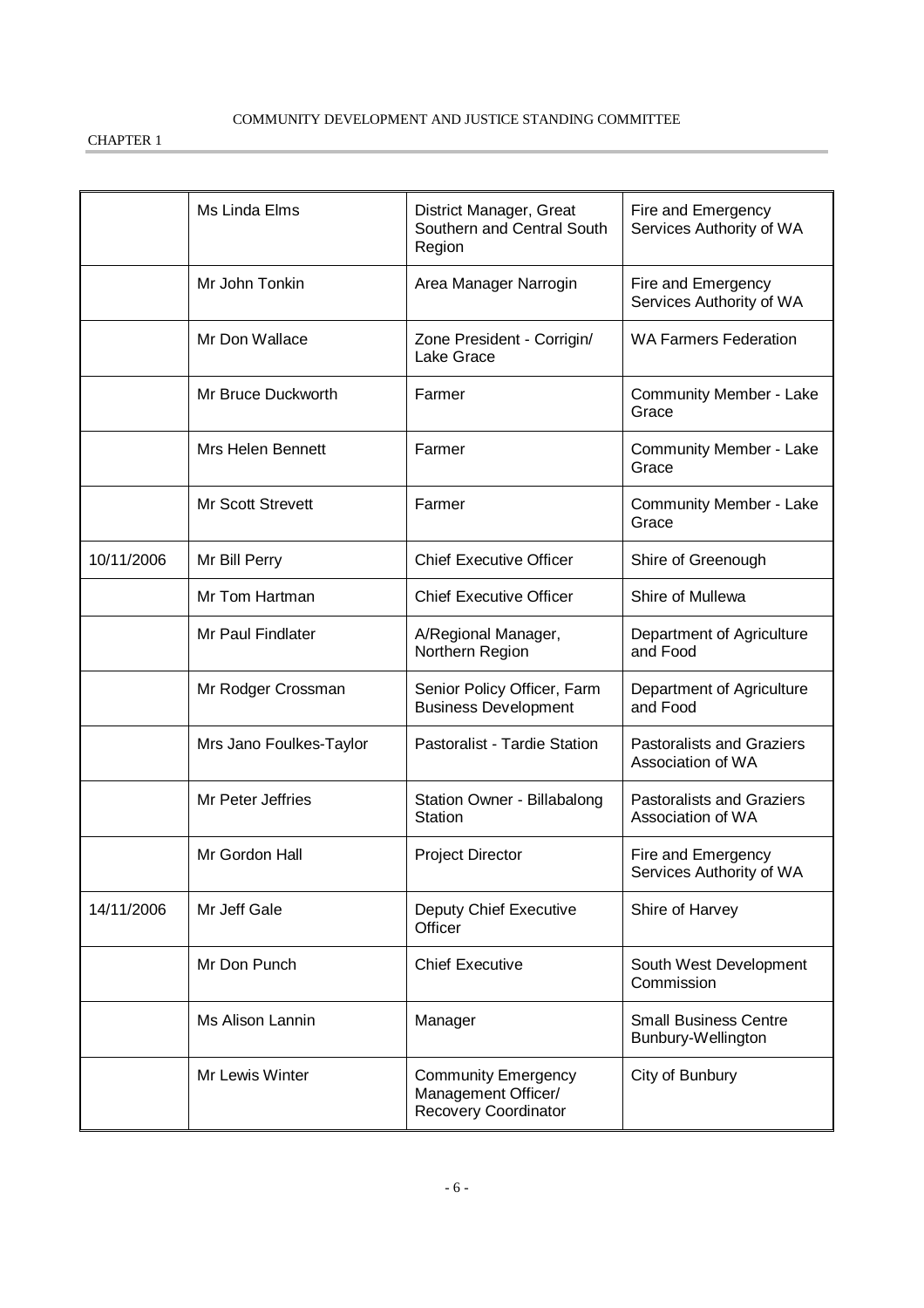|            | Mr John Kowal                        | <b>Manager Community Law</b><br>and Safety                  | City of Bunbury                                       |
|------------|--------------------------------------|-------------------------------------------------------------|-------------------------------------------------------|
|            | Mr Paul Carr                         | District Manager, SES<br>Southwest Region                   | Fire and Emergency<br>Services Authority of WA        |
|            | Mr Rodger Crossman                   | Senior Policy Officer, Farm<br><b>Business Development</b>  | Department of Agriculture<br>and Food                 |
| 21/02/2007 | Mr John Lane                         | <b>Emergency Management</b><br>Coordinator                  | Western Australian Local<br>government Association    |
|            | Michelle Mackenzie                   | Policy Manager                                              | Western Australian Local<br>government Association    |
|            | Mr Frank Edwards                     | <b>Chief Executive Officer</b>                              | City of Perth                                         |
|            | Kimberley John Dean                  | A/Manager Emergency<br><b>Services Unit</b>                 | Department of Community<br>Development                |
|            | Mr Maurice Commack                   | Incident Management<br>Manager                              | Main Roads Western<br>Australia                       |
|            | Mr Robert Kenneth Phillips           | Manager Budget and<br>Program Management                    | Main Roads Western<br>Australia                       |
|            | Mr Stephen Moir                      | A/Managing Director                                         | <b>Small Business</b><br>Development Corporation      |
|            | Mr Edgar Ronald Richardson           | <b>Policy Director</b>                                      | <b>Pastoralists and Graziers</b><br>Association of WA |
| 28/02/2007 | Dr Graham Jacobs,                    | <b>MLA</b>                                                  | Member for Roe                                        |
|            | Mr Terry Redman                      | <b>MLA</b>                                                  | <b>Member for Stirling</b>                            |
| 21/03/2007 | Ms Jo Harrison-Ward                  | CEO                                                         | Fire and Emergency<br>Services Authority of WA        |
|            | Mr Ian Robert Bowden                 | A/Manager, State<br><b>Emergency Management</b><br>Services | Fire and Emergency<br>Services Authority of WA        |
|            | Mr James Eamon<br><b>Butterworth</b> | A/Director Strategic<br>Management                          | Fire and Emergency<br>Services Authority of WA        |
|            | Mr Graham Capper                     | <b>WANDRA Administrator</b>                                 | Fire and Emergency<br>Services Authority of WA        |
|            | Mr Frank Pasquale                    | A/Executive Director<br><b>Corporate Services</b>           | Fire and Emergency<br>Services Authority of WA        |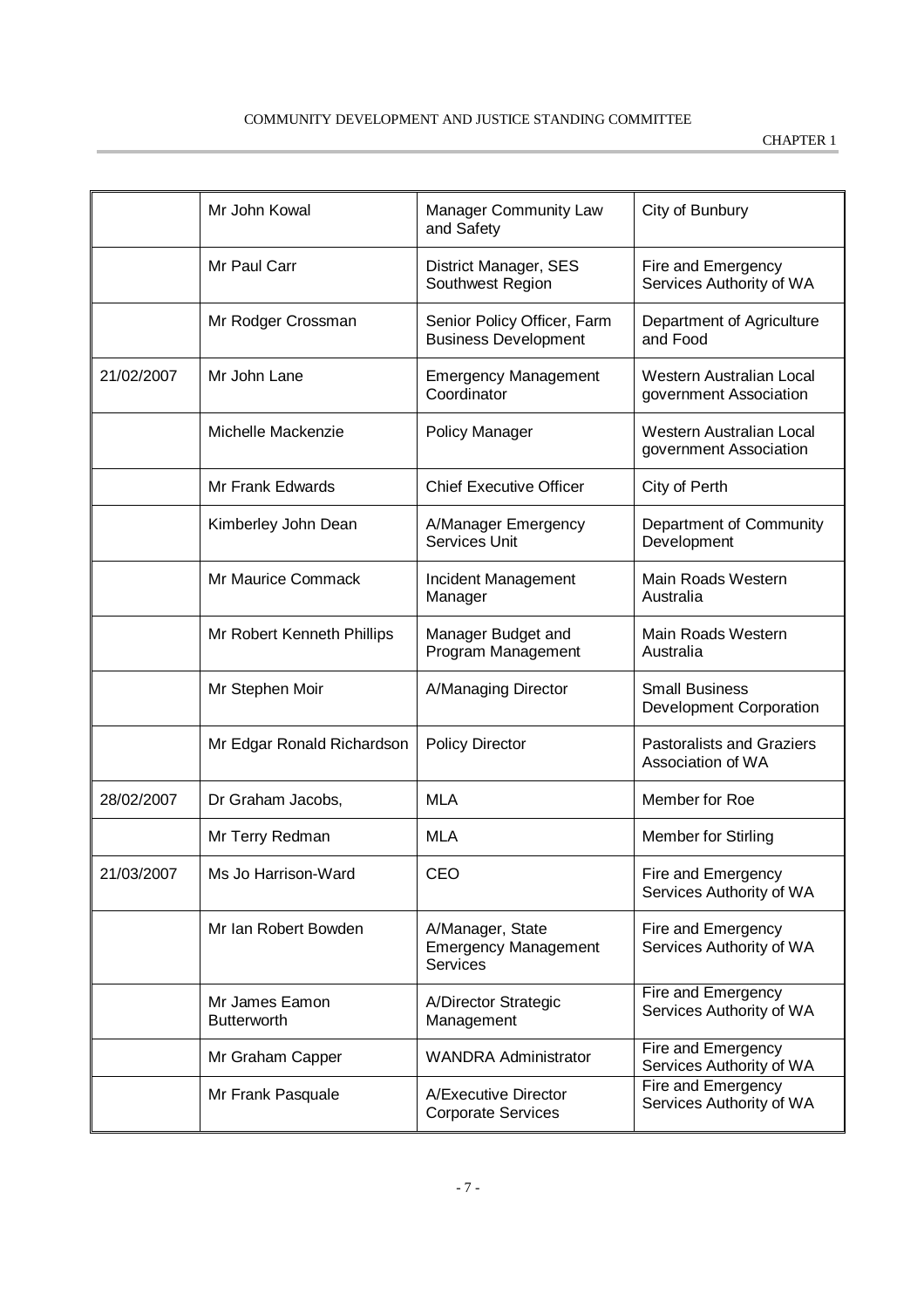### **1.4 Briefings**

In addition to gathering evidence during the formal hearings, the Committee received a number of informal briefings. The briefings were used to gain information in relation to the Committee's inquiries as well as other matters (Table 1.3)

#### **Table 1.3**

**Briefings provided to the Community Development and Justice Standing Committee, 1 July 2006 - 30 June 2007**

| Date       | <b>Name</b>          | <b>Position</b>                    | Organisation                                   |
|------------|----------------------|------------------------------------|------------------------------------------------|
| 18/09/2006 | Ms Jo Harrison-Ward  | <b>Chief Executive</b><br>Officer  | Fire and Emergency Services<br>Authority of WA |
|            | Mr Craig Hynes       | Director Country<br>Operations     | Fire and Emergency Services<br>Authority of WA |
| 21/02/2007 | Mr Maurice Cammack   | Incident<br>Management<br>Manager  | Main Roads Western Australia                   |
| 21/03/2007 | Mr James Butterworth | A/Director Strategic<br>Management | Fire and Emergency Services<br>Authority of WA |

### **1.5 Investigative Travel**

During the reporting period the Committee travelled to Kununurra, Halls Creek, Fitzroy Crossing, Karratha, Dampier, Port Hedland, Geraldton, Albany, Lake Grace, Bunbury and Esperance. The people the Committee spoke to are listed above in Tables 1.2 and 1.3.

### **1.6 Reports Tabled**

The Committee tabled 3 reports during the period 1 July 2006 - 30 June 2007, they were as follows:

- Annual Report 2005-2005 (tabled 14 September 2006);
- Inquiry into Fire and Emergency Services Legislation (tabled 19 October 2006); and
- Inquiry into Western Australia's Natural Disaster Relief Arrangements (tabled 10 May 2007).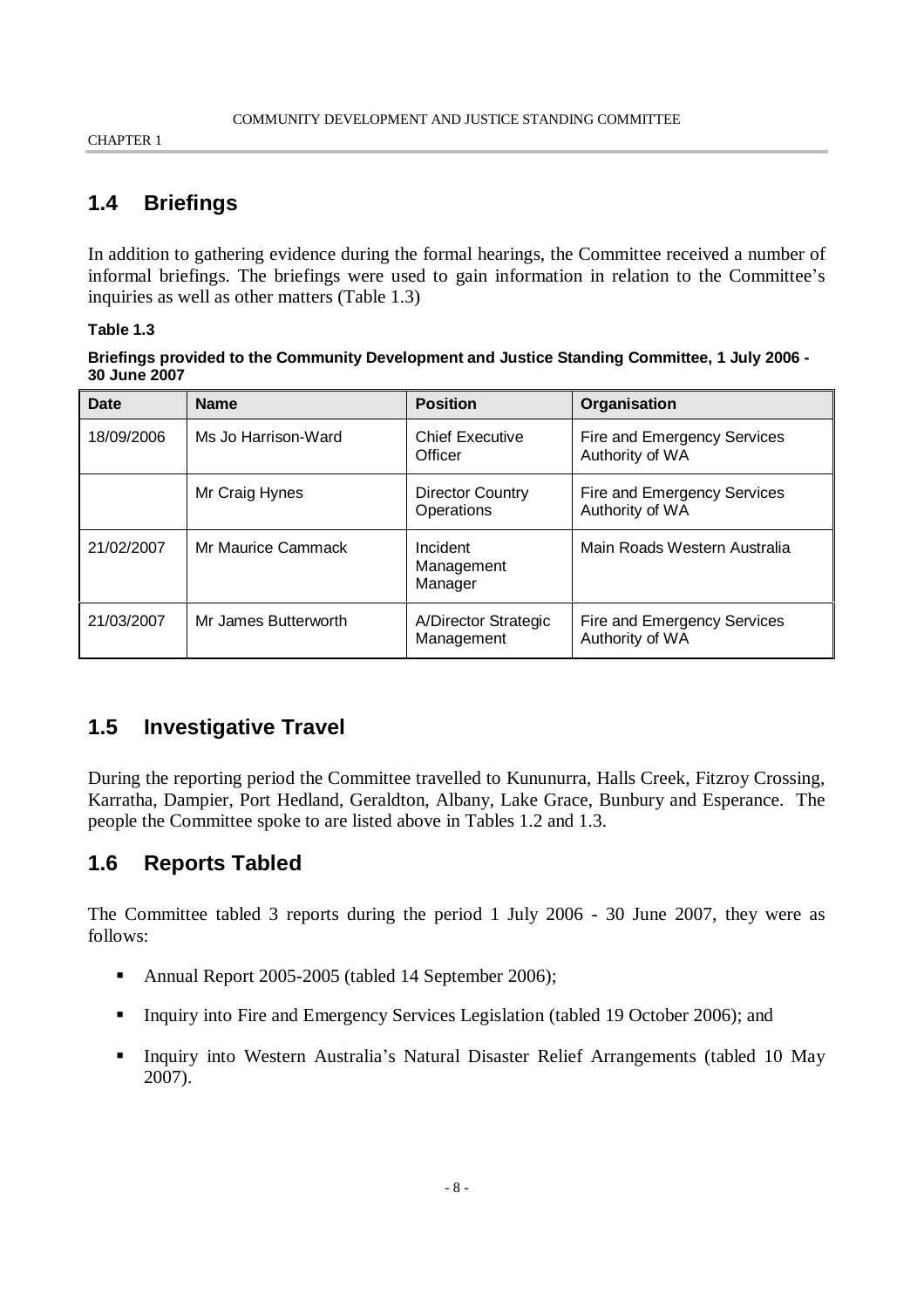### **1.7 Work in Progress**

The Committee is currently working on two inquiries: *The Inquiry into the Prosecution of Assaults and Sexual Offences* and *Collaborative Approaches in Government*; with the former being referred to the Committee by the Legislative Assembly and the latter a self-initiated inquiry. The Committee anticipates reporting on these inquiries by 29 November 2007 and 27 November 2008 respectively.<sup>2</sup>

The Member for Hillarys, Mr Rob Johnson, the Member for Churchlands, Dr Elizabeth Constable and the Member for Maylands, Hon. Dr Judy Edwards have be appointed to the Committee for the duration and purpose of the *Inquiry into the Prosecution of Assaults and Sexual Offences*.

 $2$  Terms of reference for the Committee's inquiries can be found on the Parliament of Western Australia web site: www.parliament.wa.gov.au/web/newwebparl.nsf/iframewebpages/Legislative+Assembly+- +Current+Committees